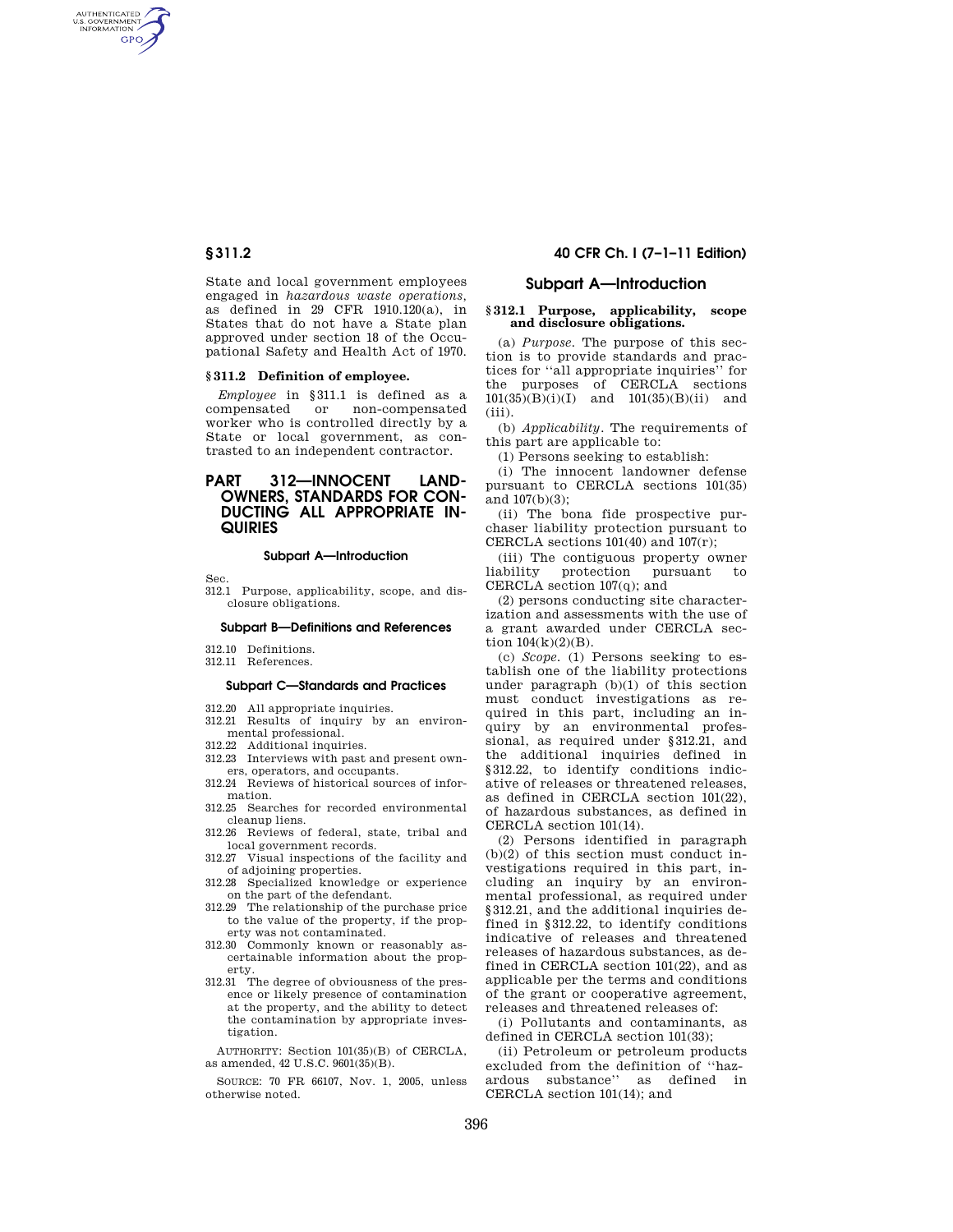(iii) Controlled substances, as defined in 21 U.S.C. 802.

(d) *Disclosure obligations.* None of the requirements of this part limits or expands disclosure obligations under any federal, state, tribal, or local law, including the requirements under<br>CERCLA sections  $101(40)(c)$  and  $101(40)(c)$  $107(q)(1)(A)(vii)$  requiring persons, including environmental professionals, to provide all legally required notices with respect to the discovery of releases of hazardous substances. It is the obligation of each person, including<br>environmental professionals conenvironmental professionals, ducting the inquiry to determine his or her respective disclosure obligations under federal, state, tribal, and local law and to comply with such disclosure requirements.

# **Subpart B—Definitions and References**

### **§ 312.10 Definitions.**

(a) Terms used in this part and not defined below, but defined in either CERCLA or 40 CFR part 300 (the National Oil and Hazardous Substances Pollution Contingency Plan) shall have the definitions provided in CERCLA or 40 CFR part 300.

(b) When used in this part, the following terms have the meanings provided as follows:

*Abandoned property* means: property that can be presumed to be deserted, or an intent to relinquish possession or control can be inferred from the general disrepair or lack of activity thereon such that a reasonable person could believe that there was an intent on the part of the current owner to surrender rights to the property.

*Adjoining properties* means: any real property or properties the border of which is (are) shared in part or in whole with that of the subject property, or that would be shared in part or in whole with that of the subject property but for a street, road, or other public thoroughfare separating the properties.

*Data gap* means: a lack of or inability to obtain information required by the standards and practices listed in subpart C of this part despite good faith efforts by the environmental professional or persons identified under §312.1(b), as appropriate, to gather such information pursuant to §§312.20(e)(1) and  $312.20(e)(2)$ .

*Date of acquisition or purchase date*  means: the date on which a person acquires title to the property.

*Environmental Professional means:* 

(1) a person who possesses sufficient specific education, training, and experience necessary to exercise professional judgment to develop opinions and conclusions regarding conditions indicative of releases or threatened releases (see  $$312.1(c)$ ) on, at, in, or to a property, sufficient to meet the objectives and performance factors in §312.20(e) and (f).

(2) Such a person must:

(i) Hold a current Professional Engineer's or Professional Geologist's license or registration from a state, tribe, or U.S. territory (or the Commonwealth of Puerto Rico) and have the equivalent of three (3) years of fulltime relevant experience; or

(ii) Be licensed or certified by the federal government, a state, tribe, or U.S. territory (or the Commonwealth of Puerto Rico) to perform environmental inquiries as defined in §312.21 and have the equivalent of three (3) years of full-time relevant experience; or

(iii) Have a Baccalaureate or higher degree from an accredited institution of higher education in a discipline of engineering or science and the equivalent of five (5) years of full-time relevant experience; or

(iv) Have the equivalent of ten (10) years of full-time relevant experience.

(3) An environmental professional should remain current in his or her field through participation in continuing education or other activities.

(4) The definition of environmental professional provided above does not preempt state professional licensing or registration requirements such as those for a professional geologist, engineer, or site remediation professional. Before commencing work, a person should determine the applicability of state professional licensing or registration laws to the activities to be undertaken as part of the inquiry identified in  $8312.21(b)$ .

(5) A person who does not qualify as an environmental professional under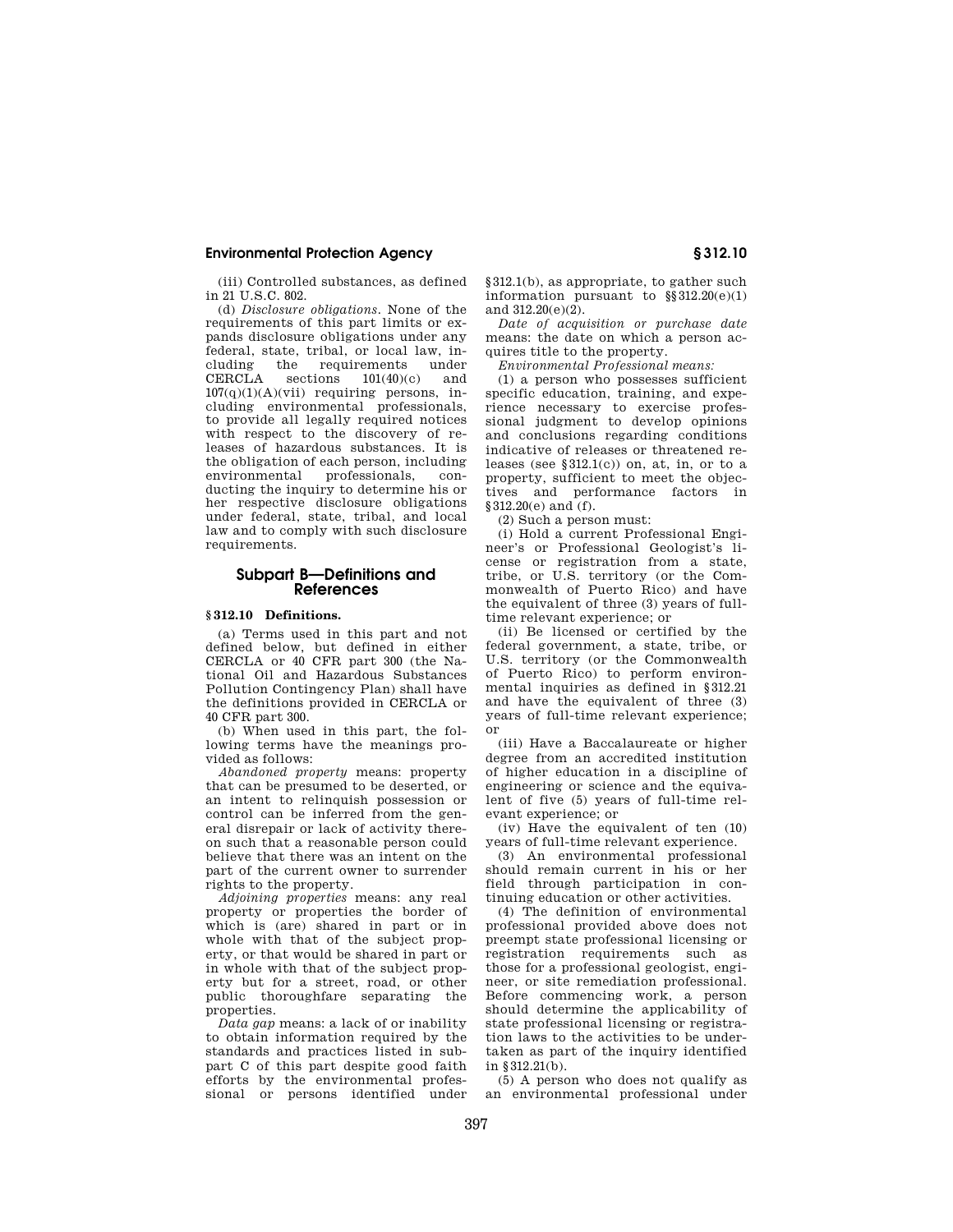the foregoing definition may assist in the conduct of all appropriate inquiries in accordance with this part if such person is under the supervision or responsible charge of a person meeting the definition of an environmental professional provided above when conducting such activities.

*Relevant experience,* as used in the definition of environmental professional in this section, means: participation in the performance of all appropriate inquiries investigations, environmental site assessments, or other site investigations that may include environmental analyses, investigations, and remediation which involve the understanding of surface and subsurface environmental conditions and the processes used to evaluate these conditions and for which professional judgment was used to develop opinions regarding conditions indicative of releases or threatened releases (see §312.1(c)) to the subject property.

*Good faith* means: the absence of any intention to seek an unfair advantage or to defraud another party; an honest and sincere intention to fulfill one's obligations in the conduct or transaction concerned.

*Institutional controls* means: non-engineered instruments, such as administrative and/or legal controls, that help to minimize the potential for human exposure to contamination and/or protect the integrity of a remedy.

#### **§ 312.11 References.**

The following industry standards may be used to comply with the requirements set forth in §§312.23 through 312.31:

(a) The procedures of ASTM International Standard E1527–05 entitled ''Standard Practice for Environmental Site Assessments: Phase I Environmental Site Assessment Process.''

(b) The procedures of ASTM International Standard E2247–08 entitled ''Standard Practice for Environmental Site Assessments: Phase I Environmental Site Assessment Process for Forestland or Rural Property.'' This standard is available from ASTM International at *http://www.astm.org*, 1–610– 832–9585.

[70 FR 66107, Nov. 1, 2005, as amended at 73 FR 78655, Dec. 23, 2008]

# **§ 312.11 40 CFR Ch. I (7–1–11 Edition)**

## **Subpart C—Standards and Practices**

## **§ 312.20 All appropriate inquiries.**

(a) ''All appropriate inquiries'' pursuant to CERCLA section 101(35)(B) must be conducted within one year prior to the date of acquisition of the subject property and must include:

(1) An inquiry by an environmental professional (as defined in §312.10), as provided in §312.21;

(2) The collection of information pursuant to §312.22 by persons identified under §312.1(b); and

(3) Searches for recorded environmental cleanup liens, as required in §312.25.

(b) Notwithstanding paragraph (a) of this section, the following components of the all appropriate inquiries must be conducted or updated within 180 days of and prior to the date of acquisition of the subject property:

(1) Interviews with past and present owners, operators, and occupants (see §312.23);

(2) Searches for recorded environmental cleanup liens (see §312.25);

(3) Reviews of federal, tribal, state, and local government records (see §312.26);

(4) Visual inspections of the facility and of adjoining properties (see §312.27); and

(5) The declaration by the environmental professional (see §312.21(d)).

(c) All appropriate inquiries may include the results of and information contained in an inquiry previously conducted by, or on the behalf of, persons identified under §312.1(b) and who are responsible for the inquiries for the subject property, provided:

(1) Such information was collected during the conduct of all appropriate inquiries in compliance with the requirements of CERCLA sections  $101(35)(B)$ ,  $101(40)(B)$  and  $107(q)(A)(viii)$ ;

(2) Such information was collected or updated within one year prior to the date of acquisition of the subject property;

(3) Notwithstanding paragraph (b)(2) of this section, the following components of the inquiries were conducted or updated within 180 days of and prior to the date of acquisition of the subject property: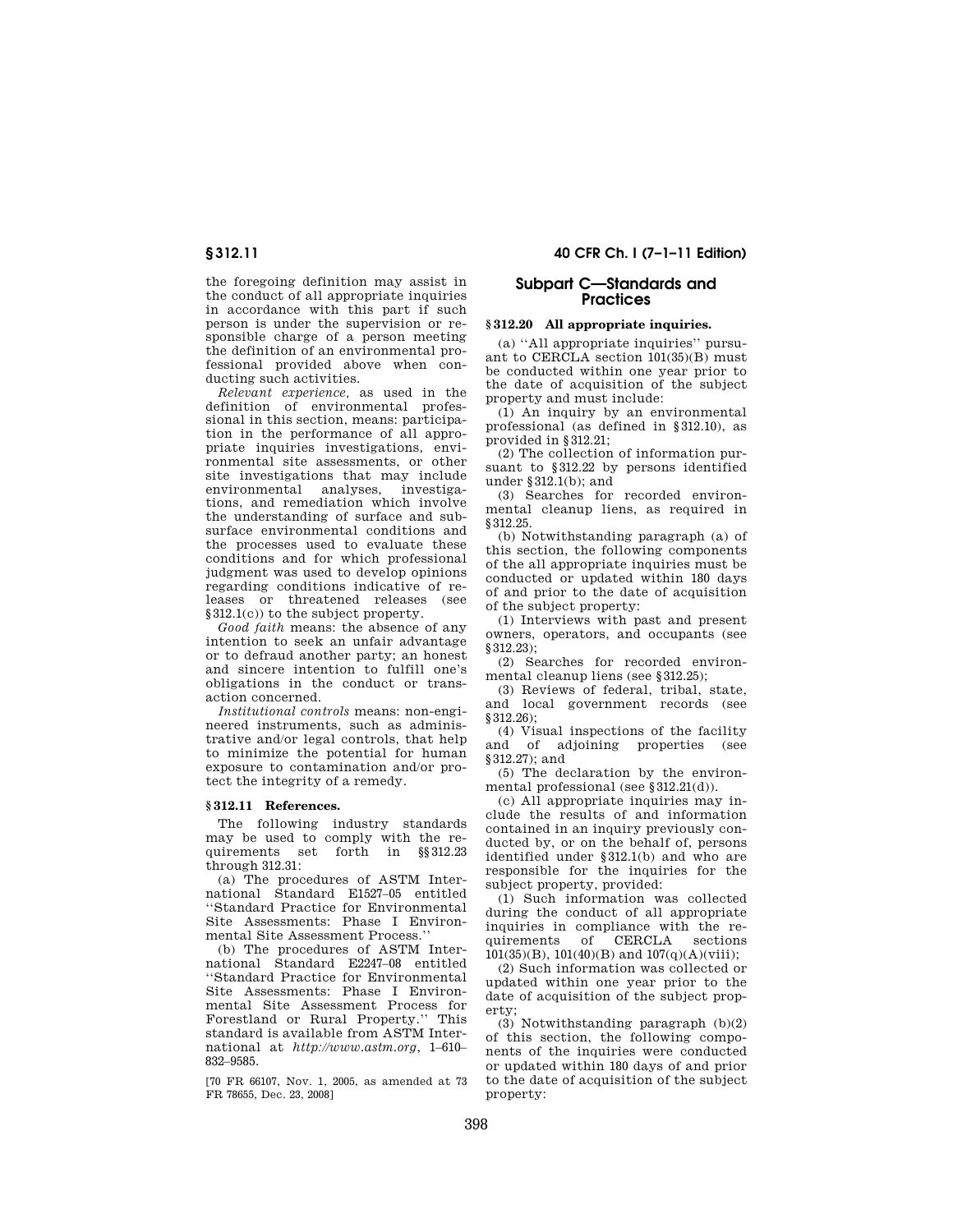(i) Interviews with past and present owners, operators, and occupants (see §312.23);

(ii) Searches for recorded environmental cleanup liens (see §312.25);

(iii) Reviews of federal, tribal, state, and local government records (see §312.26);

(iv) Visual inspections of the facility and of adjoining properties (see §312.27); and

(v) The declaration by the environmental professional (see §312.21(d)).

(4) Previously collected information is updated to include relevant changes in the conditions of the property and specialized knowledge, as outlined in §312.28, of the persons conducting the all appropriate inquiries for the subject property, including persons identified in §312.1(b) and the environmental professional, defined in §312.10.

(d) All appropriate inquiries can include the results of report(s) specified in §312.21(c), that have been prepared by or for other persons, provided that:

(1) The report(s) meets the objectives and performance factors of this regulation, as specified in paragraphs (e) and (f) of this section; and

(2) The person specified in §312.1(b) and seeking to use the previously collected information reviews the information and conducts the additional inquiries pursuant to §§312.28, 312.29 and 312.30 and the all appropriate inquiries are updated in paragraph (b)(3) of this section, as necessary.

(e) *Objectives.* The standards and practices set forth in this part for All Appropriate Inquiries are intended to result in the identification of conditions indicative of releases and threatened releases of hazardous substances on, at, in, or to the subject property.

(1) In performing the all appropriate inquiries, as defined in this section and provided in the standards and practices set forth this subpart, the persons identified under §312.1(b)(1) and the environmental professional, as defined in §312.10, must seek to identify through the conduct of the standards and practices set forth in this subpart, the following types of information about the subject property:

(i) Current and past property uses and occupancies;

(ii) Current and past uses of hazardous substances;

(iii) Waste management and disposal activities that could have caused releases or threatened releases of hazardous substances;

(iv) Current and past corrective actions and response activities undertaken to address past and on-going releases of hazardous substances;

(v) Engineering controls;

(vi) Institutional controls; and

(vii) Properties adjoining or located nearby the subject property that have environmental conditions that could have resulted in conditions indicative of releases or threatened releases of hazardous substances to the subject property.

(2) In the case of persons identified in §312.1(b)(2), the standards and practices for All Appropriate Inquiries set forth in this part are intended to result in the identification of conditions indicative of releases and threatened releases of hazardous substances, pollutants, contaminants, petroleum and petroleum products, and controlled substances (as defined in 21 U.S.C. 802) on, at, in, or to the subject property. In performing the all appropriate inquiries, as defined in this section and provided in the standards and practices set forth in this subpart, the persons identified under §312.1(b) and the environmental professional, as defined in §312.10, must seek to identify through the conduct of the standards and practices set forth in this subpart, the following types of information about the subject property:

(i) Current and past property uses and occupancies;

(ii) Current and past uses of hazardous substances, pollutants, contaminants, petroleum and petroleum products, and controlled substances (as defined in 21 U.S.C. 802);

(iii) Waste management and disposal activities;

(iv) Current and past corrective actions and response activities undertaken to address past and on-going releases of hazardous substances pollutants, contaminants, petroleum and petroleum products, and controlled substances (as defined in 21 U.S.C. 802);

(v) Engineering controls;

(vi) Institutional controls; and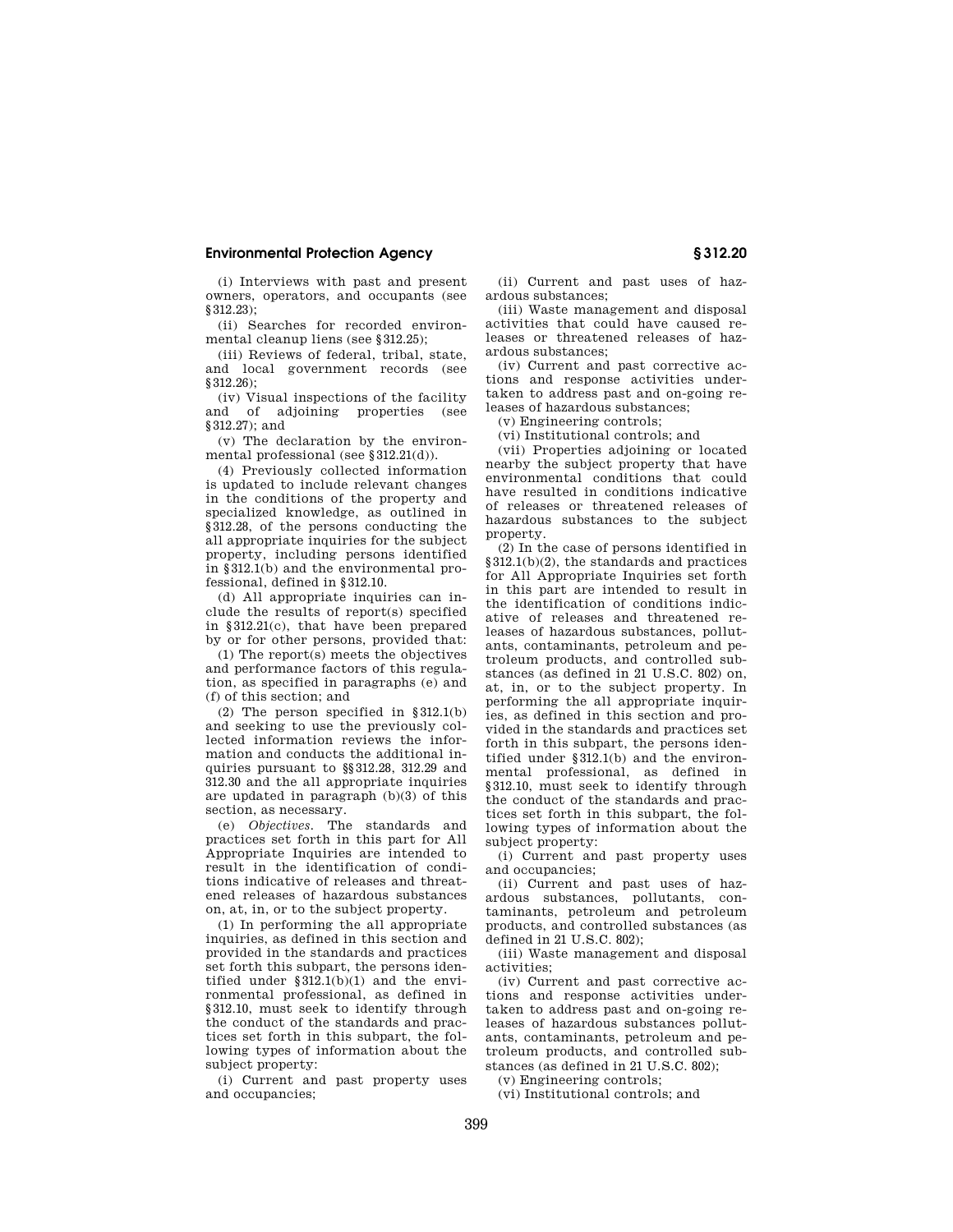(vii) Properties adjoining or located nearby the subject property that have environmental conditions that could have resulted in conditions indicative of releases or threatened releases of hazardous substances, pollutants, contaminants, petroleum and petroleum products, and controlled substances (as defined in 21 U.S.C. 802) to the subject property.

(f) *Performance factors.* In performing each of the standards and practices set forth in this subpart and to meet the objectives stated in paragraph (e) of this section, the persons identified under  $§312.1(b)$  or the environmental professional as defined in §312.10 (as appropriate to the particular standard and practice) must seek to:

(1) Gather the information that is required for each standard and practice listed in this subpart that is publicly available, obtainable from its source within reasonable time and cost constraints, and which can practicably be reviewed; and

(2) Review and evaluate the thoroughness and reliability of the information gathered in complying with each standard and practice listed in this subpart taking into account information gathered in the course of complying with the other standards and practices of this subpart.

(g) To the extent there are data gaps (as defined in §312.10) in the information developed as part of the inquiries in paragraph (e) of this section that affect the ability of persons (including the environmental professional) conducting the all appropriate inquiries to identify conditions indicative of releases or threatened releases in each area of inquiry under each standard and practice such persons should identify such data gaps, identify the sources of information consulted to address such data gaps, and comment upon the significance of such data gaps with regard to the ability to identify conditions indicative of releases or threatened releases of hazardous substances [and in the case of persons identified in §312.1(b)(2), hazardous substances, pollutants, contaminants, petroleum and petroleum products, and controlled substances (as defined in 21 U.S.C. 802)] on, at, in, or to the subject property. Sampling and analysis may

**§ 312.21 40 CFR Ch. I (7–1–11 Edition)** 

be conducted to develop information to address data gaps.

(h) Releases and threatened releases identified as part of the all appropriate inquiries should be noted in the report of the inquiries. These standards and practices however are not intended to require the identification in the written report prepared pursuant to §312.21(c) of quantities or amounts, either individually or in the aggregate, of hazardous substances pollutants, contaminants, petroleum and petroleum products, and controlled substances (as defined in 21 U.S.C. 802) that because of said quantities and amounts, generally would not pose a threat to human health or the environment.

#### **§ 312.21 Results of inquiry by an environmental professional.**

(a) Persons identified under §312.1(b) must undertake an inquiry, as defined in paragraph (b) of this section, by an environmental professional, or conducted under the supervision or responsible charge of, an environmental professional, as defined in §312.10. Such inquiry is hereafter referred to as ''the inquiry of the environmental professional.''

(b) The inquiry of the environmental professional must include the requirements set forth in §§312.23 (interviews with past and present owners  $* * *$ ), 312.24 (reviews of historical sources \* \* \*), 312.26 (reviews of government records), 312.27 (visual inspections), 312.30 (commonly known or reasonably ascertainable information), and 312.31 (degree of obviousness of the presence \* \* \* and the ability to detect the contamination  $* * *$ ). In addition, the inquiry should take into account information provided to the environmental professional as a result of the additional inquiries conducted by persons identified in §312.1(b) and in accordance with the requirements of §312.22.

(c) The results of the inquiry by an environmental professional must be documented in a written report that, at a minimum, includes the following:

(1) An opinion as to whether the inquiry has identified conditions indicative of releases or threatened releases of hazardous substances [and in the case of inquiries conducted for persons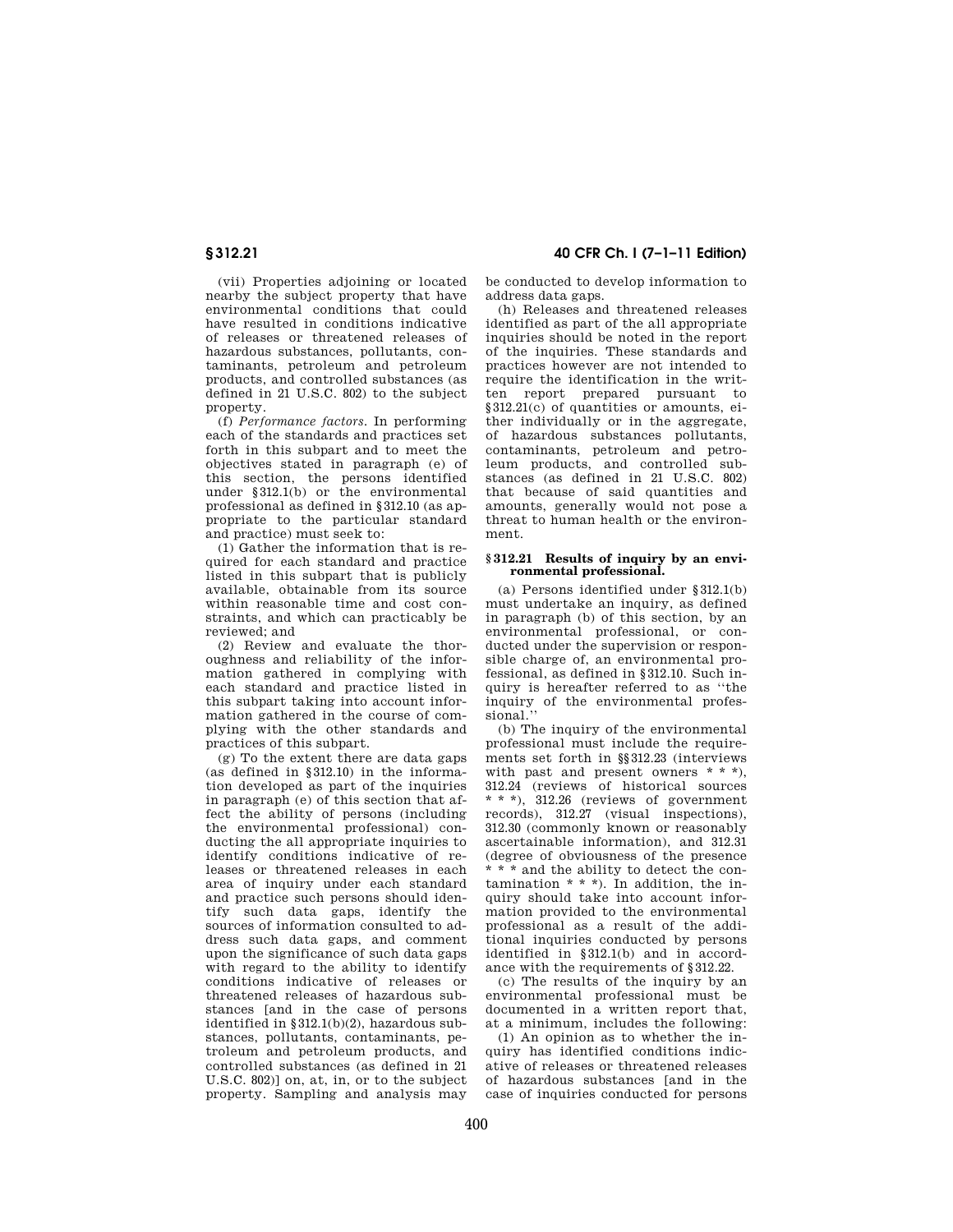identified in §312.1(b)(2) conditions indicative of releases and threatened releases of pollutants, contaminants, petroleum and petroleum products, and controlled substances (as defined in 21 U.S.C. 802)] on, at, in, or to the subject property;

(2) An identification of data gaps (as defined in §312.10) in the information developed as part of the inquiry that affect the ability of the environmental professional to identify conditions indicative of releases or threatened releases of hazardous substances [and in the case of inquiries conducted for persons identified in §312.1(b)(2) conditions indicative of releases and threatened releases of pollutants, contaminants, petroleum and petroleum products, and controlled substances (as defined in 21 U.S.C. 802)] on, at, in, or to the subject property and comments regarding the significance of such data gaps on the environmental professional's ability to provide an opinion as to whether the inquiry has identified conditions indicative of releases or threatened releases on, at, in, or to the subject property. If there are data gaps such that the environmental professional cannot reach an opinion regarding the identification of conditions indicative of releases and threatened releases, such data gaps must be noted in the environmental professional's opinion in paragraph (c)(1) of this section; and

(3) The qualifications of the environmental professional(s).

(d) The environmental professional must place the following statements in the written document identified in paragraph (c) of this section and sign the document:

''[I, We] declare that, to the best of [my, our] professional knowledge and belief, [I, we] meet the definition of Environmental Professional as defined in §312.10 of this part.''

''[I, We] have the specific qualifications based on education, training, and experience to assess a property of the nature, history, and setting of the subject property. [I, We] have developed and performed the all appropriate inquiries in conformance with the standards and practices set forth in 40 CFR Part 312.''

#### **§ 312.22 Additional inquiries.**

(a) Persons identified under §312.1(b) must conduct the inquiries listed in

paragraphs  $(a)(1)$  through  $(a)(4)$  below and may provide the information associated with such inquiries to the environmental professional responsible for conducting the activities listed in  $8.312.21$ 

(1) As required by §312.25 and if not otherwise obtained by the environmental professional, environmental cleanup liens against the subject property that are filed or recorded under federal, tribal, state, or local law;

(2) As required by §312.28, specialized knowledge or experience of the person identified in §312.1(b);

(3) As required by §312.29, the relationship of the purchase price to the fair market value of the subject property, if the property was not contaminated; and

(4) As required by §312.30, and if not otherwise obtained by the environmental professional, commonly known or reasonably ascertainable information about the subject property.

#### **§ 312.23 Interviews with past and present owners, operators, and occupants.**

(a) Interviews with owners, operators, and occupants of the subject property must be conducted for the purposes of achieving the objectives and performance factors of §312.20(e) and (f).

(b) The inquiry of the environmental professional must include interviewing the current owner and occupant of the subject property. If the property has multiple occupants, the inquiry of the environmental professional shall include interviewing major occupants, as well as those occupants likely to use, store, treat, handle or dispose of hazardous substances [and in the case of inquiries conducted for persons identified in §312.1(b)(2) pollutants, contaminants, petroleum and petroleum products, and controlled substances (as defined in 21 U.S.C. 802)], or those who have likely done so in the past.

(c) The inquiry of the environmental professional also must include, to the extent necessary to achieve the objectives and performance factors of §312.20(e) and (f), interviewing one or more of the following persons:

(1) Current and past facility managers with relevant knowledge of uses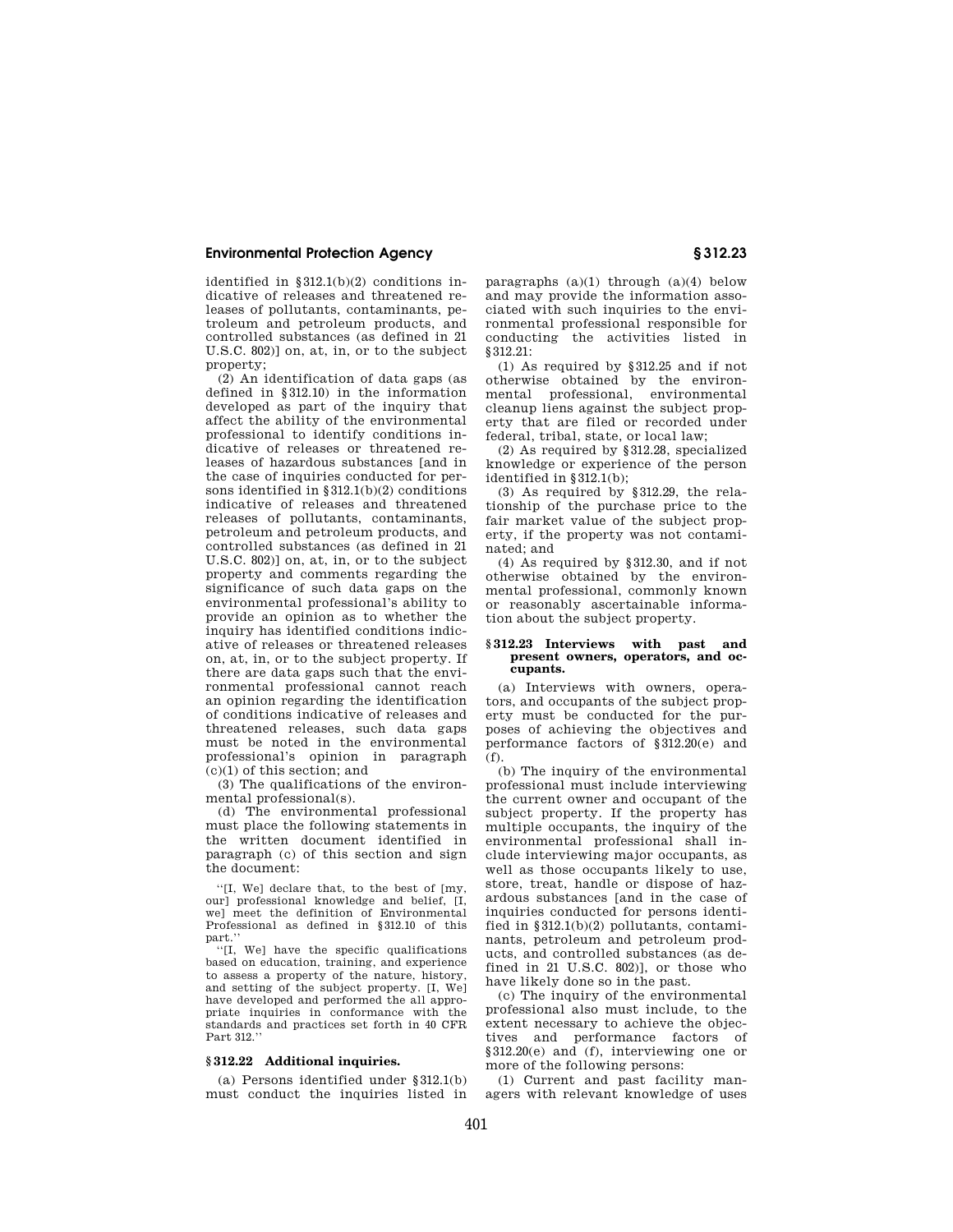and physical characteristics of the property;

(2) Past owners, occupants, or operators of the subject property; or

(3) Employees of current and past occupants of the subject property.

(d) In the case of inquiries conducted at ''abandoned properties,'' as defined in §312.10, where there is evidence of potential unauthorized uses of the subject property or evidence of uncontrolled access to the subject property, the environmental professional's inquiry must include interviewing one or more (as necessary) owners or occupants of neighboring or nearby properties from which it appears possible to have observed uses of, or releases at, such abandoned properties for the purpose of gathering information necessary to achieve the objectives and performance factors of §312.20(e) and  $(f)$ .

## **§ 312.24 Reviews of historical sources of information.**

(a) Historical documents and records must be reviewed for the purposes of achieving the objectives and performance factors of §312.20(e) and (f). Historical documents and records may include, but are not limited to, aerial photographs, fire insurance maps, building department records, chain of title documents, and land use records.

(b) Historical documents and records reviewed must cover a period of time as far back in the history of the subject property as it can be shown that the property contained structures or from the time the property was first used for residential, agricultural, commercial, industrial, or governmental purposes. For the purpose of achieving the objectives and performance factors of §312.20(e) and (f), the environmental professional may exercise professional judgment in context of the facts available at the time of the inquiry as to how far back in time it is necessary to search historical records.

## **§ 312.25 Searches for recorded environmental cleanup liens.**

(a) All appropriate inquiries must include a search for the existence of environmental cleanup liens against the subject property that are filed or re-

**§ 312.24 40 CFR Ch. I (7–1–11 Edition)** 

corded under federal, tribal, state, or local law.

(b) All information collected regarding the existence of such environmental cleanup liens associated with the subject property by persons to whom this part is applicable per §312.1(b) and not by an environmental professional, may be provided to the environmental professional or retained by the applicable party.

### **§ 312.26 Reviews of Federal, State, Tribal** government **records.**

(a) Federal, tribal, state, and local government records or data bases of government records of the subject property and adjoining properties must be reviewed for the purposes of achieving the objectives and performance factors of §312.20(e) and (f).

(b) With regard to the subject property, the review of federal, tribal, and state government records or data bases of such government records and local government records and data bases of such records should include:

(1) Records of reported releases or threatened releases, including site investigation reports for the subject property;

(2) Records of activities, conditions, or incidents likely to cause or contribute to releases or threatened releases as defined in §312.1(c), including landfill and other disposal unit location records and permits, storage tank records and permits, hazardous waste handler and generator records and permits, federal, tribal and state government listings of sites identified as priority cleanup sites, and spill reporting records;

(3) CERCLIS records;

(4) Public health records;

(5) Emergency Response Notification System records;

(6) Registries or publicly available lists of engineering controls; and

(7) Registries or publicly available lists of institutional controls, including environmental land use restrictions, applicable to the subject property.

(c) With regard to nearby or adjoining properties, the review of federal, tribal, state, and local government records or databases of government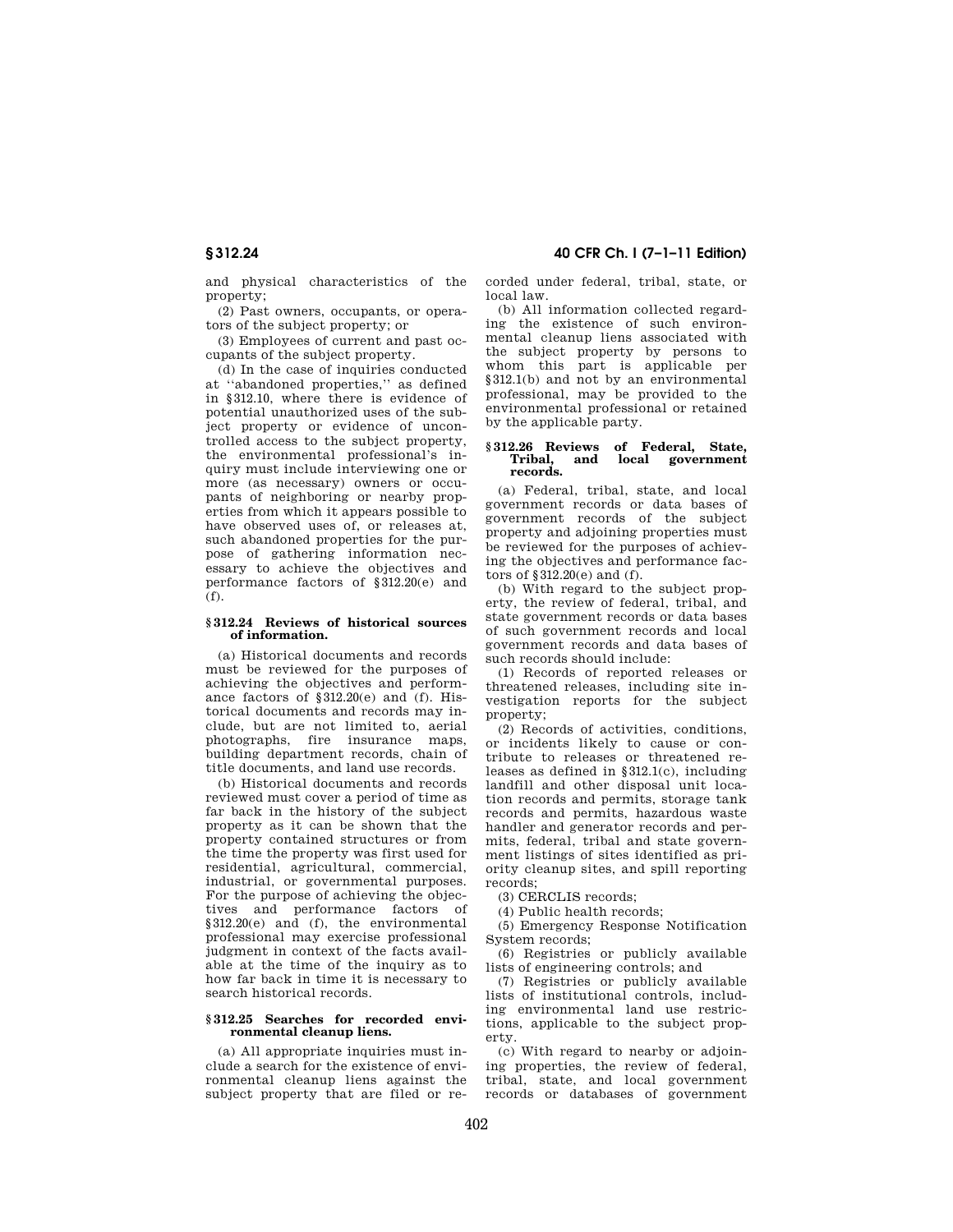records should include the identification of the following:

(1) Properties for which there are government records of reported releases or threatened releases. Such records or databases containing such records and the associated distances from the subject property for which such information should be searched include the following:

(i) Records of NPL sites or tribal- and state-equivalent sites (one mile);

(ii) RCRA facilities subject to corrective action (one mile);

(iii) Records of federally-registered or state-permitted or registered, hazardous waste sites identified for investigation or remediation, such as sites enrolled in state and tribal voluntary cleanup programs and tribal- and statelisted brownfields sites (one-half mile);

(iv) Records of leaking underground storage tanks (one-half mile); and

(2) Properties that previously were identified or regulated by a government entity due to environmental concerns at the property. Such records or databases containing such records and the associated distances from the subject property for which such information should be searched include the following:

(i) Records of delisted NPL sites (onehalf mile);

(ii) Registries or publicly available lists of engineering controls (one-half mile); and

(iii) Records of former CERCLIS sites with no further remedial action notices (one-half mile).

(3) Properties for which there are records of federally-permitted, tribalpermitted or registered, or state-permitted or registered waste management activities. Such records or data bases that may contain such records include the following:

(i) Records of RCRA small quantity and large quantity generators (adjoining properties);

(ii) Records of federally-permitted, tribal-permitted, or state-permitted (or registered) landfills and solid waste management facilities (one-half mile); and

(iii) Records of registered storage tanks (adjoining property).

(4) A review of additional government records with regard to sites identified

under paragraphs  $(c)(1)$  through  $(c)(3)$ of this section may be necessary in the judgment of the environmental professional for the purpose of achieving the objectives and performance factors of §312.20(e) and (f).

(d) The search distance from the subject property boundary for reviewing government records or databases of government records listed in paragraph (c) of this section may be modified based upon the professional judgment of the environmental professional. The rationale for such modifications must be documented by the environmental professional. The environmental professional may consider one or more of the following factors in determining an alternate appropriate search distance:

(1) The nature and extent of a release;

(2) Geologic, hydrogeologic, or topographic conditions of the subject property and surrounding environment;

(3) Land use or development densities;

(4) The property type;

(5) Existing or past uses of surrounding properties;

(6) Potential migration pathways (e.g., groundwater flow direction, prevalent wind direction); or

(7) Other relevant factors.

#### **§ 312.27 Visual inspections of the facility and of adjoining properties.**

(a) For the purpose of achieving the objectives and performance factors of §312.20(e) and (f), the inquiry of the environmental professional must include:

(1) A visual on-site inspection of the subject property and facilities and improvements on the subject property, including a visual inspection of the areas where hazardous substances may be or may have been used, stored, treated, handled, or disposed. Physical limitations to the visual inspection must be noted.

(2) A visual inspection of adjoining properties, from the subject property line, public rights-of-way, or other vantage point (e.g., aerial photography), including a visual inspection of areas where hazardous substances may be or may have been stored, treated, handled or disposed. Physical limitations to the inspection of adjacent properties must be noted.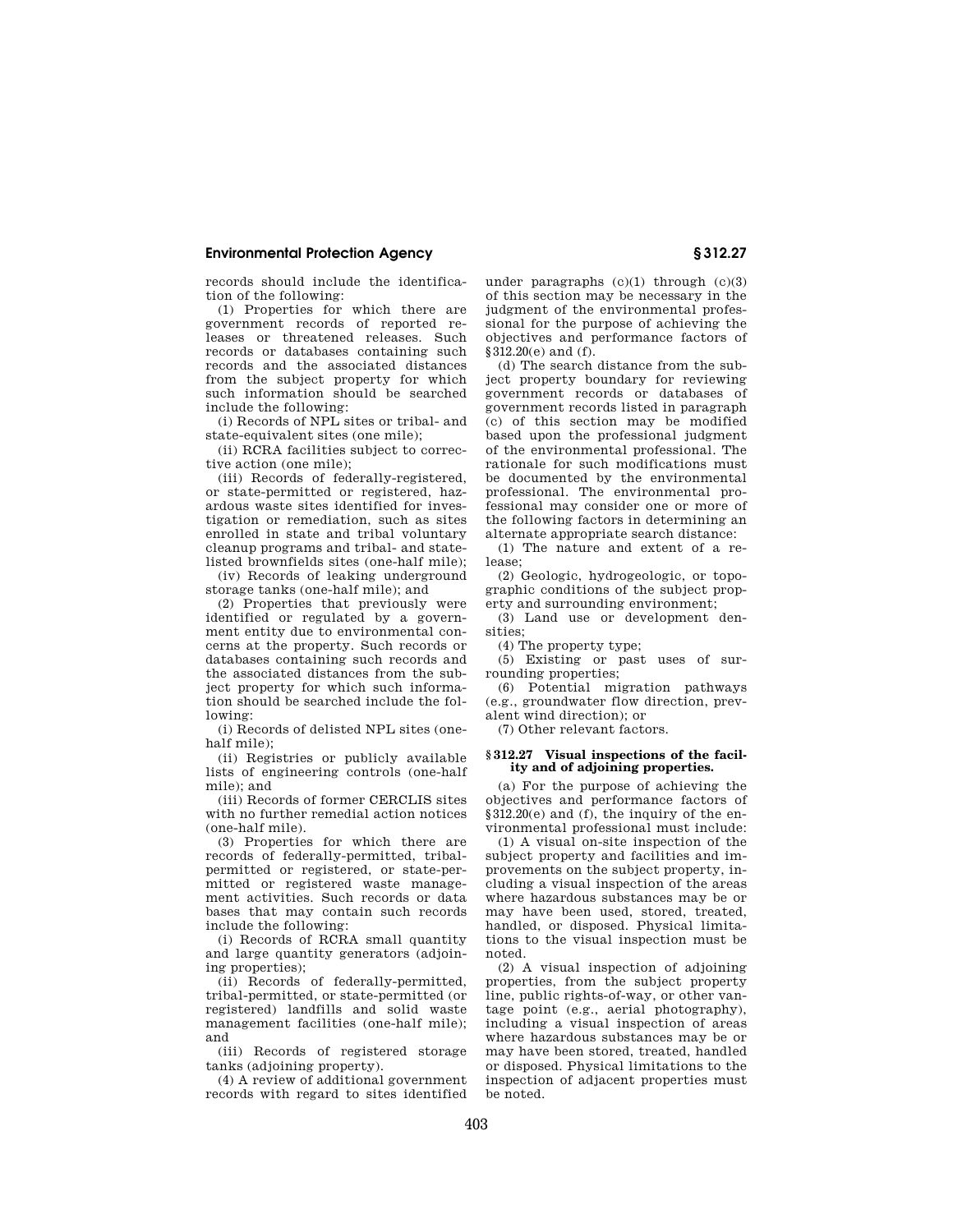(b) Persons conducting site characterization and assessments using a grant awarded under CERCLA section  $104(k)(2)(B)$  must include in the inquiries referenced in §312.27(a) visual inspections of areas where hazardous substances, and may include, as applicable per the terms and conditions of the grant or cooperative agreement, pollutants and contaminants, petroleum and petroleum products, and controlled substances as defined in 21 U.S.C. 802 may be or may have been used, stored, treated, handled or disposed at the subject property and adjoining properties.

(c) Except as noted in this subsection, a visual on-site inspection of the subject property must be conducted. In the unusual circumstance where an on-site visual inspection of the subject property cannot be performed because of physical limitations, remote and inaccessible location, or other inability to obtain access to the property, provided good faith (as defined in §312.10) efforts have been taken to obtain such access, an on-site inspection will not be required. The mere refusal of a voluntary seller to provide access to the subject property does not constitute an unusual circumstance. In such unusual circumstances, the inquiry of the environmental professional must include:

(1) Visually inspecting the subject property via another method (such as aerial imagery for large properties), or visually inspecting the subject property from the nearest accessible vantage point (such as the property line or public road for small properties);

(2) Documentation of efforts undertaken to obtain access and an explanation of why such efforts were unsuccessful; and

(3) Documentation of other sources of information regarding releases or threatened releases at the subject property that were consulted in accordance with §312.20(e). Such documentation should include comments by the environmental professional on the significance of the failure to conduct a visual on-site inspection of the subject property with regard to the ability to identify conditions indicative of releases or threatened releases on, at, in, or to the subject property, if any.

# **§ 312.28 40 CFR Ch. I (7–1–11 Edition)**

#### **§ 312.28 Specialized knowledge or experience on the part of the defendant.**

(a) Persons to whom this part is applicable per §312.1(b) must take into account, their specialized knowledge of the subject property, the area surrounding the subject property, the conditions of adjoining properties, and any other experience relevant to the inquiry, for the purpose of identifying conditions indicative of releases or threatened releases at the subject property, as defined in §312.1(c).

(b) All appropriate inquiries, as outlined in §312.20, are not complete unless the results of the inquiries take into account the relevant and applicable specialized knowledge and experience of the persons responsible for undertaking the inquiry (as described in §312.1(b)).

#### **§ 312.29 The relationship of the purchase price to the value of the property, if the property was not contaminated.**

(a) Persons to whom this part is applicable per §312.1(b) must consider whether the purchase price of the subject property reasonably reflects the fair market value of the property, if the property were not contaminated.

(b) Persons who conclude that the purchase price of the subject property does not reasonably reflect the fair market value of that property, if the property were not contaminated, must consider whether or not the differential in purchase price and fair market value is due to the presence of releases or threatened releases of hazardous substances.

(c) Persons conducting site characterization and assessments with the use of a grant awarded under CERCLA section  $104(k)(2)(B)$  and who know that the purchase price of the subject property does not reasonably reflect the fair market value of that property, if the property were not contaminated, must consider whether or not the differential in purchase price and fair market value is due to the presence of releases or threatened releases of hazardous substances, pollutants, contaminants, petroleum and petroleum products, or controlled substances as defined in 21 U.S.C. 802.